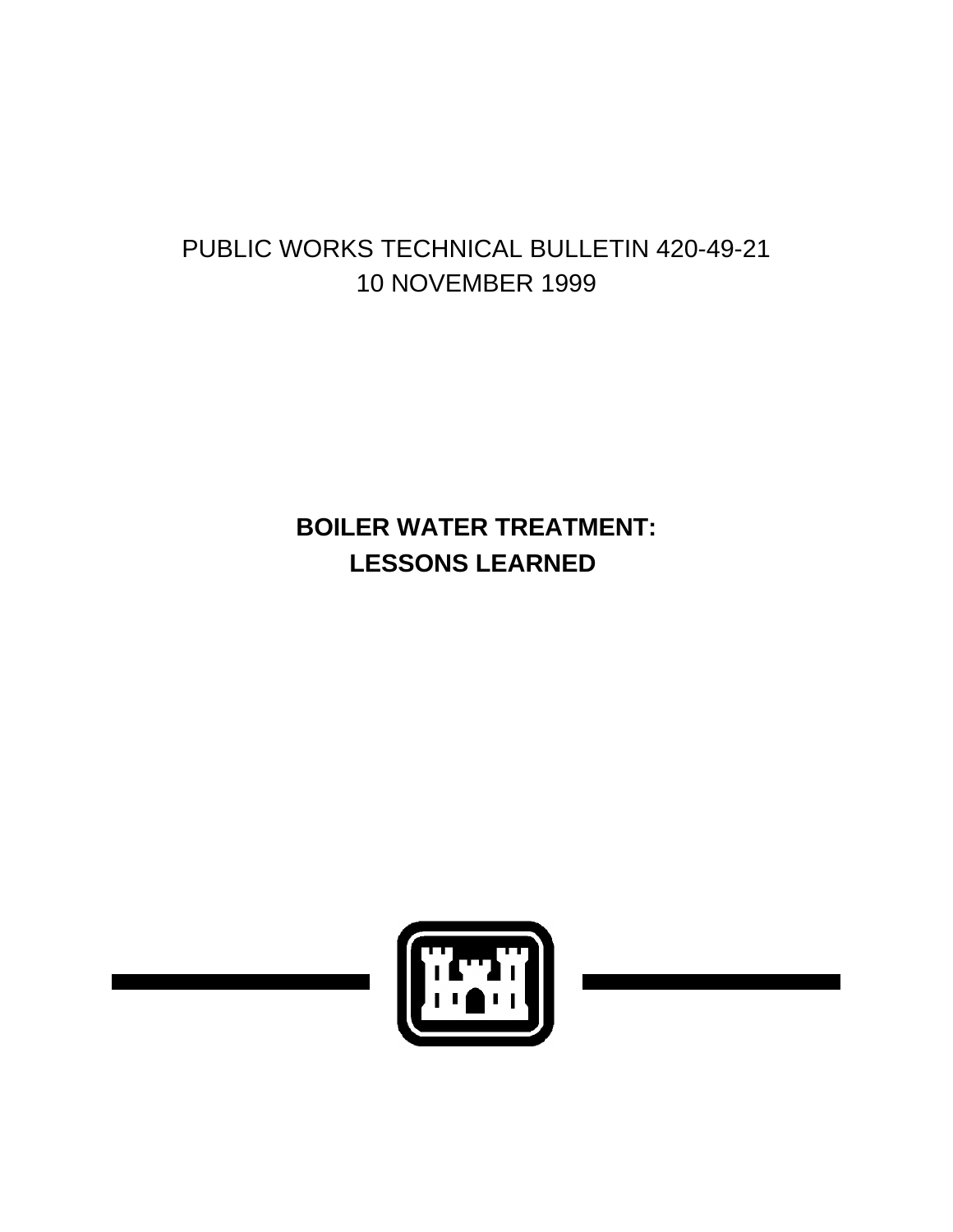Public Works Technical Bulletins are published by the U.S. Army Installation Support Center, Alexandria, VA. They are intended to provide information on specific topics in areas of Facilities Engineering and Public Works. They are not intended to establish new DA policy.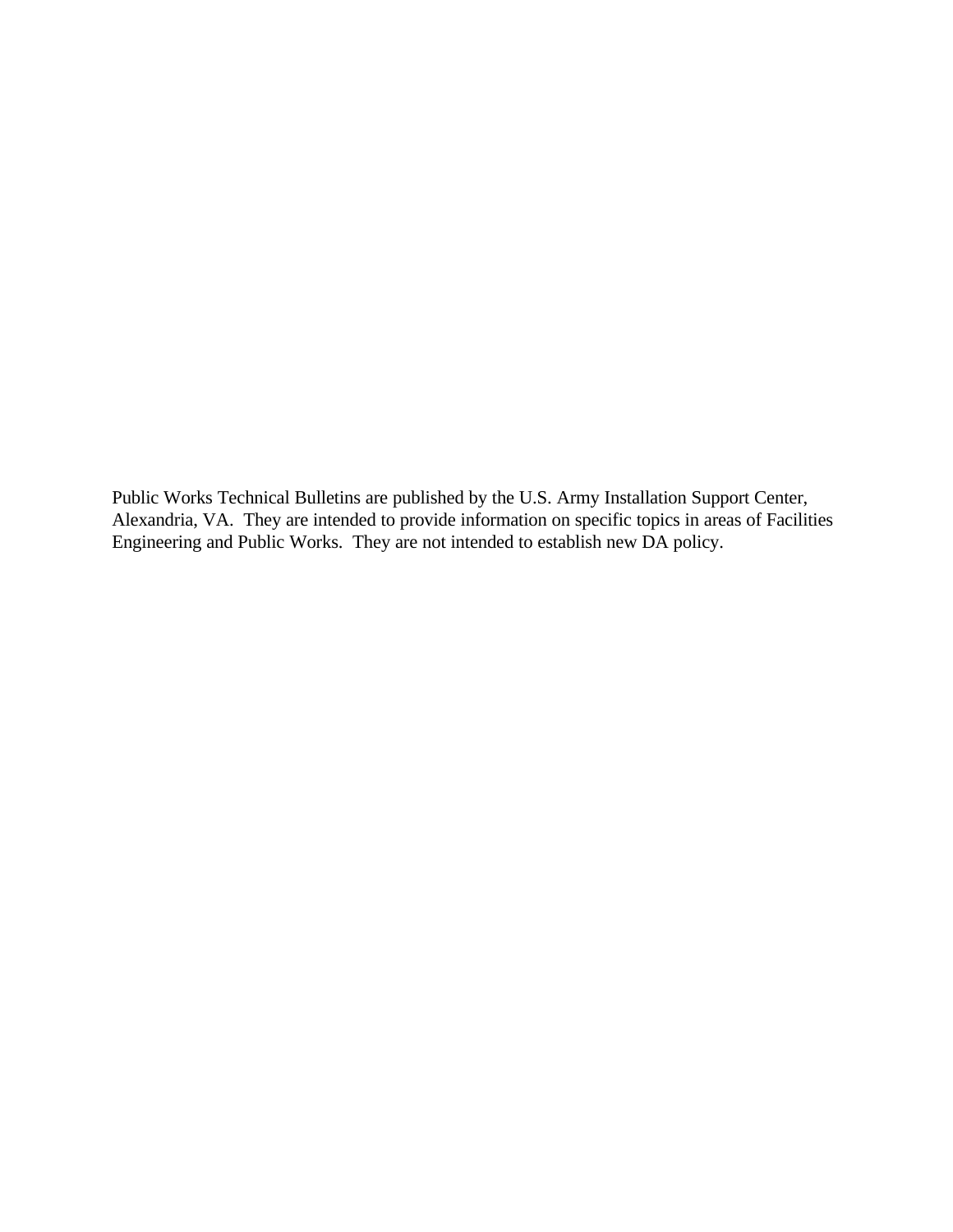# DEPARTMENT OF THE ARMY U.S. Army Corps of Engineers Installation Support Division 7701 Telegraph Road Alexandria, VA 22315-3862

Public Works Technical Bulletin 10 November 1999 No. 420-49-21

# FACILITIES ENGINEERING **Utilities**

# BOILER WATER TREATMENT: LESSONS LEARNED

1. Purpose. This Public Works Technical Bulletin (PWTB) transmits the Boiler Water Treatment: Lessons Learned document. The lessons learned improve maintenance, efficiency, reliability, treatment, system life and safety of boiler systems.

2. Applicability. This PWTB applies to all U.S. Army Public Works activities responsible for operating and maintaining boiler, cooling tower and HVAC systems.

# 3. References.

a. Army Regulation 420-49, Facilities Engineering, Utility Services, April 1997.

b. Technical Manual (TM) 5-650, Central Boiler Plants, October 1989.

c. Technical Manual (TM) 5-642, Operation and Maintenance Small Heating Systems, August 1990.

4. Discussion. Many installations across the country are facing problems with boiler systems related to water treatment. One of the most common problems is difficulty in preventing the formation of scale or the occurrence of corrosion in these heating systems. As a result of these problems, system life, reliability, efficiency and safety are reduced. Many of these problems are preventable through proper boiler water chemistry maintenance and treatment. To assist installation personnel responsible for operating heating systems, a list of lessons learned over the past 15 years has been assembled to indicate the most common problems and their solutions. The Boiler Water Treatment: Lessons Learned document is attached.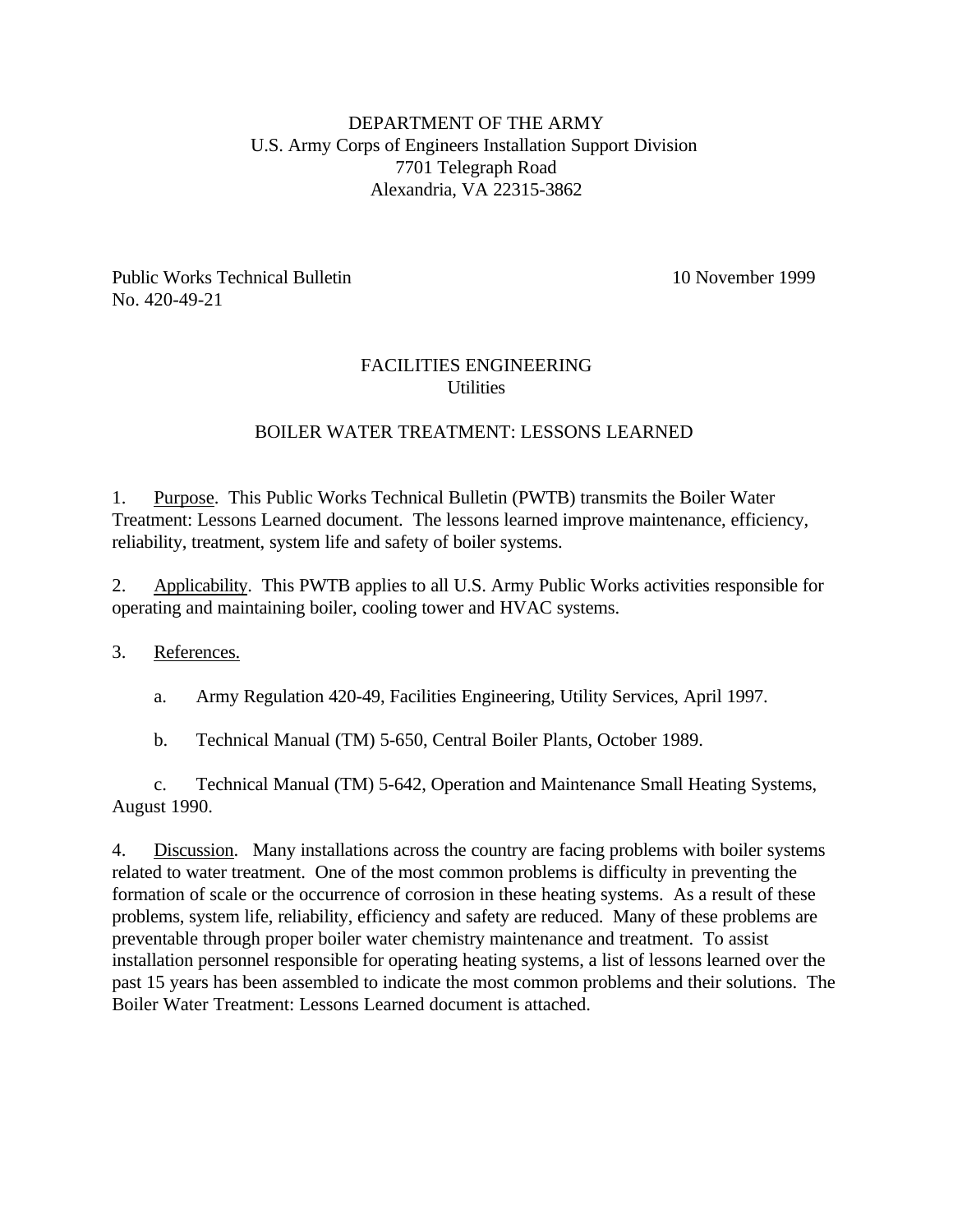PWTB 420-49-21 10 November 1999

5. Point of contact. Technical questions and/or comments regarding this subject, which cannot be resolved at the installation level, should be directed to:

U.S. Army Corps of Engineers ATTN: CEMP-EC (Nelson Labbé) 20 Massachusetts Ave., NW Washington, DC 20314-1000 Telephone: (202) 761-1494, DSN: 763-1494 FAX: (202) 761-4783 e-mail: nelson.c.labbe@usace.army.mil

FOR THE DIRECTOR:

FRANK J. SCHMID, P.E. Chief, Installation Support Policy Branch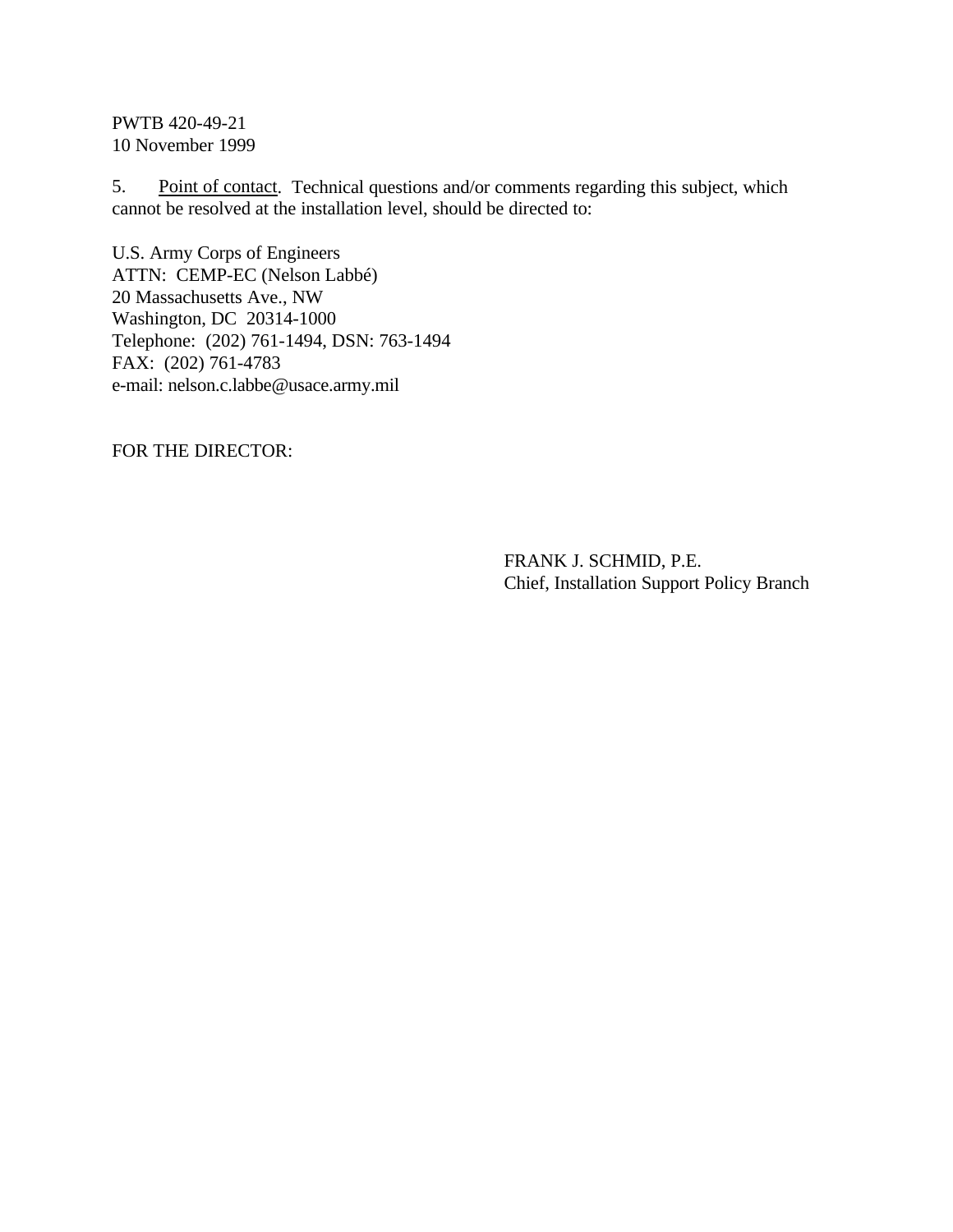PWTB 420-49-21 10 November 1999

This publication may be reproduced.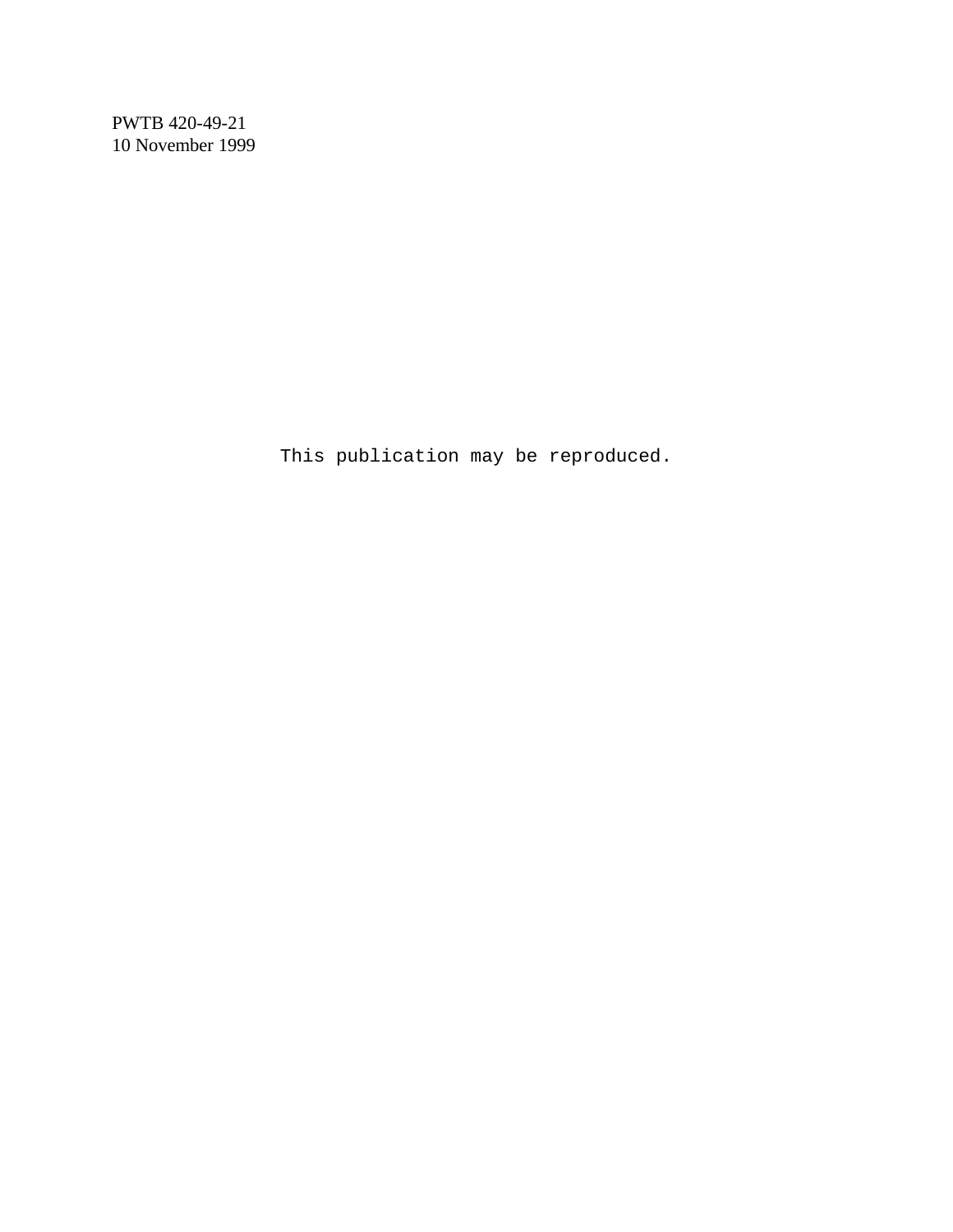PWTB 420-49-21 10 November 1999

# **BOILER WATER TREATMENT: LESSONS LEARNED**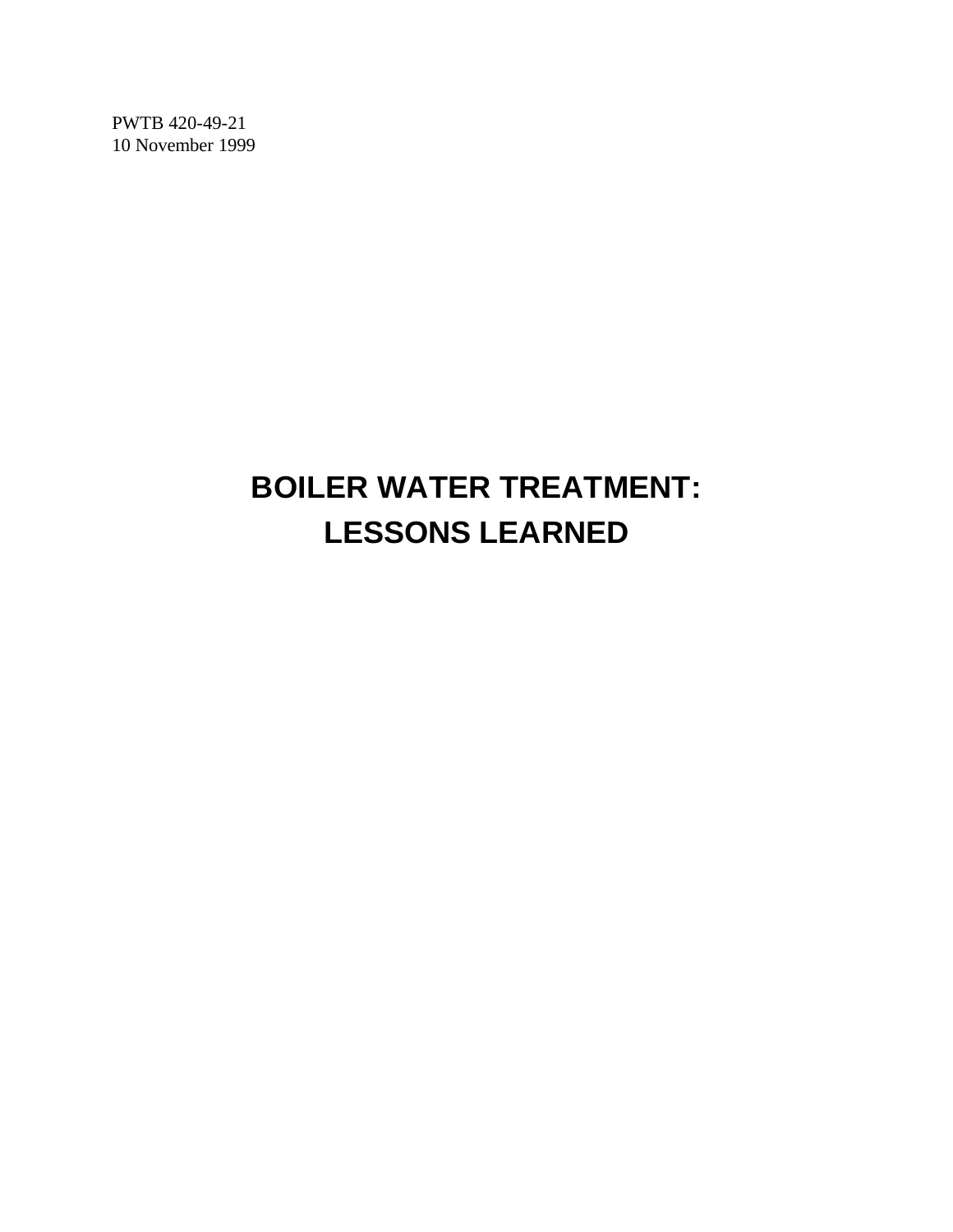#### **I. INTRODUCTION**

#### **a. Purpose of Report**

The purpose of this report is to provide installation managers and plant operators with a ready reference to the main boiler water treatment problem effects and causes encountered in Army installations. The lessons learned provide a general solution that can be of value to each installation in improving their performance.

#### **b. Format and Content**

This report addresses major water treatment problems that have been identified at various installations and the lessons learned from the action or lack of corrective action taken. For each major problem area, the trouble effect is defined, the cause identified, and a recommended solution described.

This report touches on major problems and is not an all-inclusive Manual. Where installation-specific problems are not clearly identified, it is imperative that the installation contact the US Army Engineering and Support Center (CEHNC) for further guidance and assistance.

#### **c. Background**

Enormous amounts of water are used daily in boiler water operations. However, water normally contains various levels of contaminants, dissolved solids (minerals) and dissolved gases. These contaminants cause major operational problems and damage to boilers unless they are removed or controlled on a continuing basis. Correct application of chemical treatment programs can eliminate many problems associated with boiler operations. But other problems can and do impact operations.

This report of lessons learned has segregated the problems into two major areas:

- (1) MANAGEMENT CONCERNS: Addresses the administration of sound boiler water operations.
- (2) OPERATOR PERFORMANCE: Addresses the hands-on operation of boilers.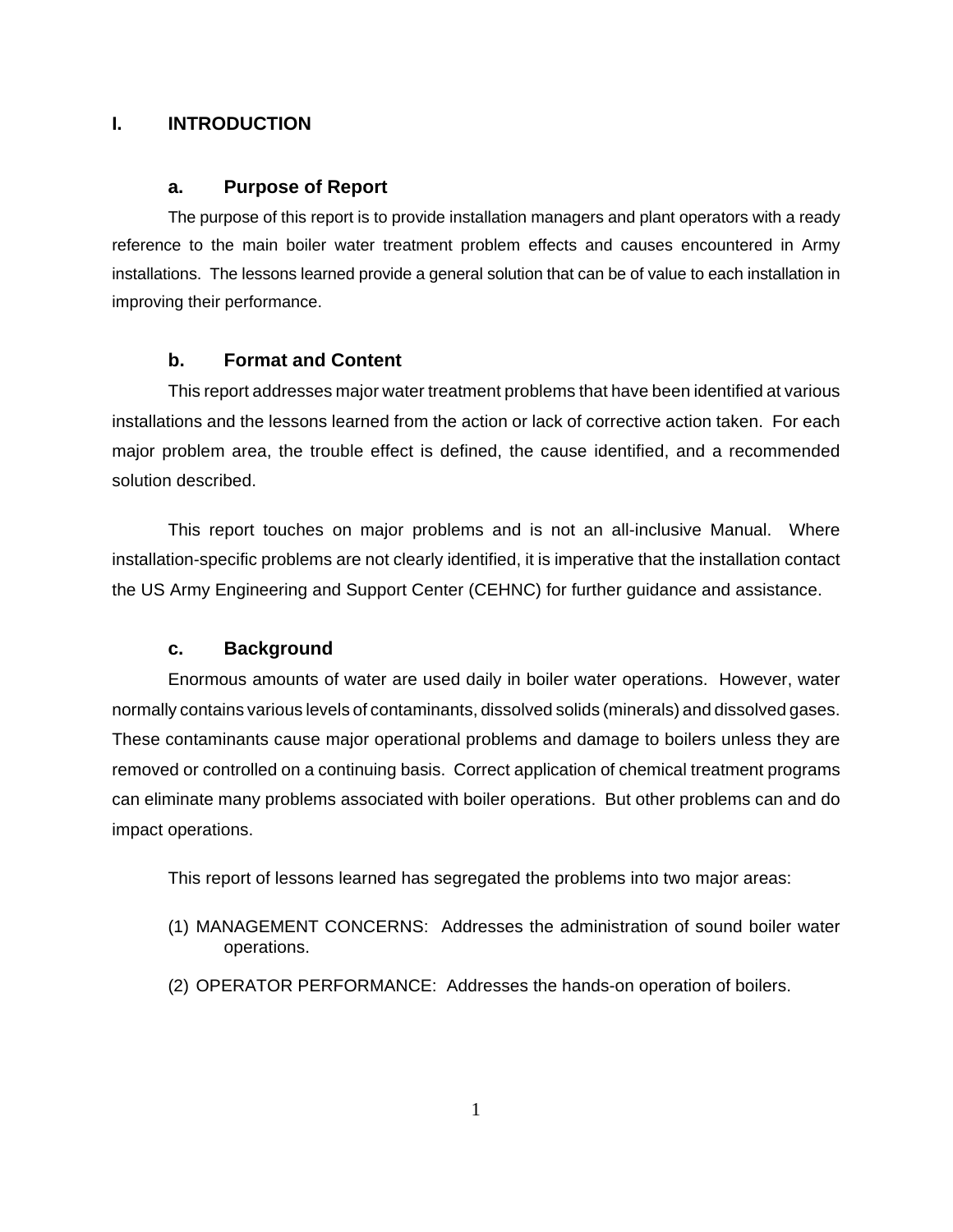# **II. MANAGEMENT CONCERNS**

# **Introduction**

Every installation has its own mode of operation and style of management. Boiler water treatment is but one small area of operations but is so critical that complete base operations may cease if boilers are not operated properly.

Observations indicate that major difficulties found in Army treatment systems can be traced to management actions as follows.

# **Lessons Learned**

# **1. Inadequate Management Support**

A serious problem at many Army boiler plants is the apparent lack of attention from management and/or lack of communications between operating and supervisory personnel. This inattention is reflected in numerous ways:

- (a) Inaccurate direction or lack of water chemistry knowledge.
- (b) Plants operating without assigned first-line supervisors.
- (c) Lack of evidence that base Public Works Managers show a physical presence at the plant, or lack face-to-face communications with operating personnel.
- (d) Lack of initial or ongoing training for all levels of managers and operators.
- (e) Lack of or inadequate safety program.
- (f) Lack of proper maintenance procedures, records, and general order and appearance of the plant.

# **Suggested Actions**



With O&M budgets under constant scrutiny, support functions such as boiler plant operations tend to lack a champion unless the assignment of operations is delegated to one specific manager – a manger who should have a good understanding of the operation and has, or takes, the time to monitor operating performance.

In addition, a training schedule should be established to cover water treatment and operational training for both managers and operators.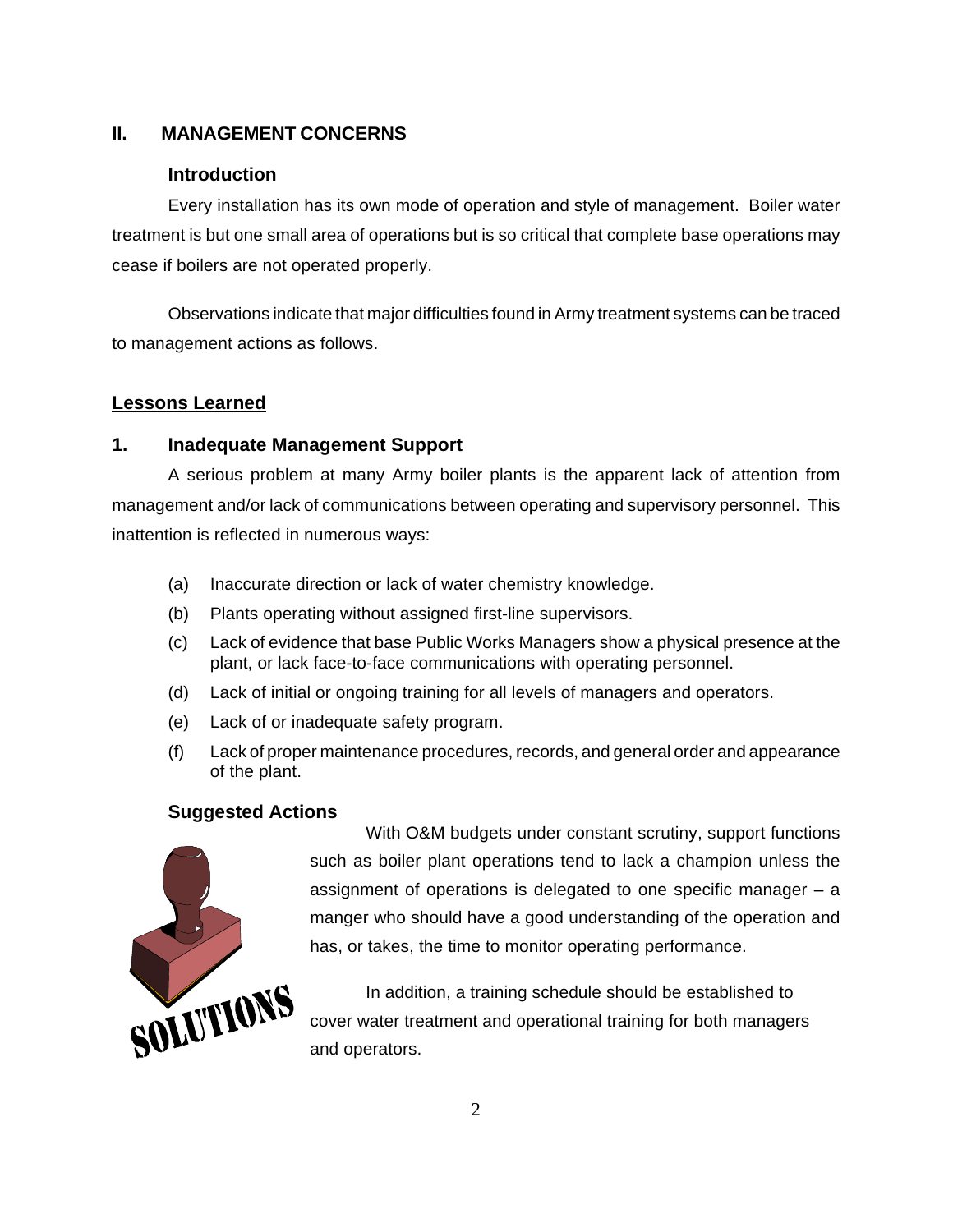# **2. Lack of Effective Maintenance Programs**



A ready indication of inadequate maintenance programs is the lack of documentation of a planned Preventative Maintenance Plan, poor record keeping, a history of downtime, and/or expensive repair costs.

# **Suggested Actions**

Base management should ensure the assignment of single-point responsibility. Specific duties would include development and maintenance of:

- A Preventative Maintenance Plan.
- Accurate records of tests and repair activities.
- A training schedule for personnel.
- A safety program.
- A schedule for general housekeeping activities to be followed.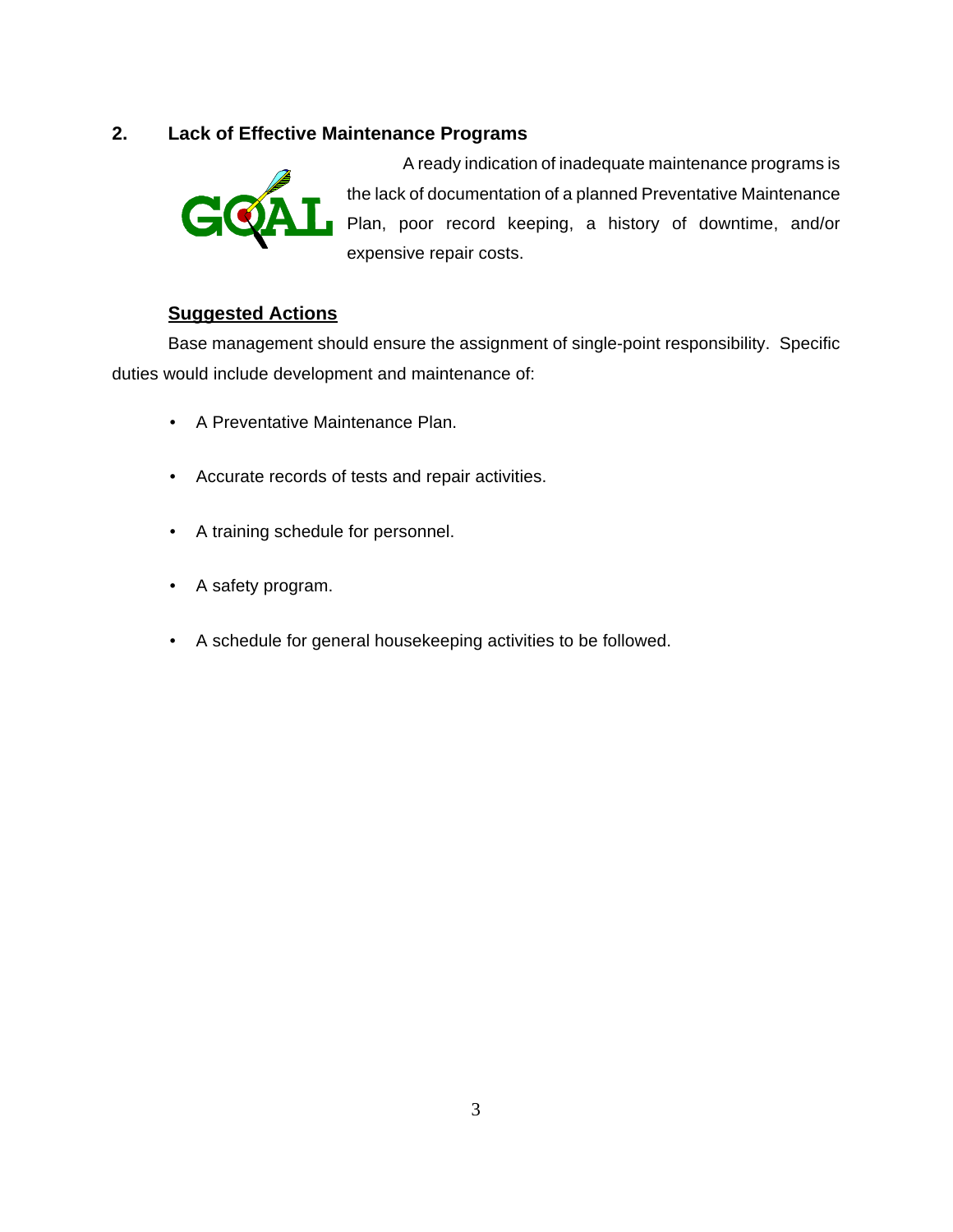# **3. Inadequate Preparation of Statements of Work (SOWs) for the Acquisition of Boiler Water Treatment Chemicals and/or Support Services**



High costs of operation, increased repair costs, boiler failures, contract disputes, terminations and, on occasion, litigation can many times be traced to the incomplete or inadequate preparation of requests for services.

The selection of a good chemical vendor is very important to plant operations. Too often the selection is made on the basis of lowest price per pound of vendor chemicals. What this does is

reward the vendor that has the most water in their chemical products! The competitive selection of chemicals and vendor should be based on cost to treat 1,000 gallons of boiler feedwater.

Another factor in buying treatment chemicals is whether to buy chemicals with or without service. Most of the companies recognized as boiler water treatment chemical suppliers do not sell chemicals without service. Also, the quality of service provided varies greatly by company and service representative. Service includes monthly plant visits, technical assistance and possibly other services. Conflicts arise because the company may provide advice that results in unnecessary higher chemical use since the company has an interest in selling more chemicals. Typically, chemical products that include service in the purchase price can cost 5 to 20 times more than the generic chemicals.

#### **Suggested Actions**

A standard SOW (Public Works Technical Bulletin (PWTB) 420-49-23, Model Scope of Work for Procurement of Industrial Water Treatment Chemicals) has been developed for the acquisition of water treatment chemicals with/without support services. This model SOW provides details on factors to consider when purchasing chemicals and guidance for preparing purchasing documents. Contact Nelson Labbé at DSN 763-1494, (202) 761-1494 (phone) for help in this area.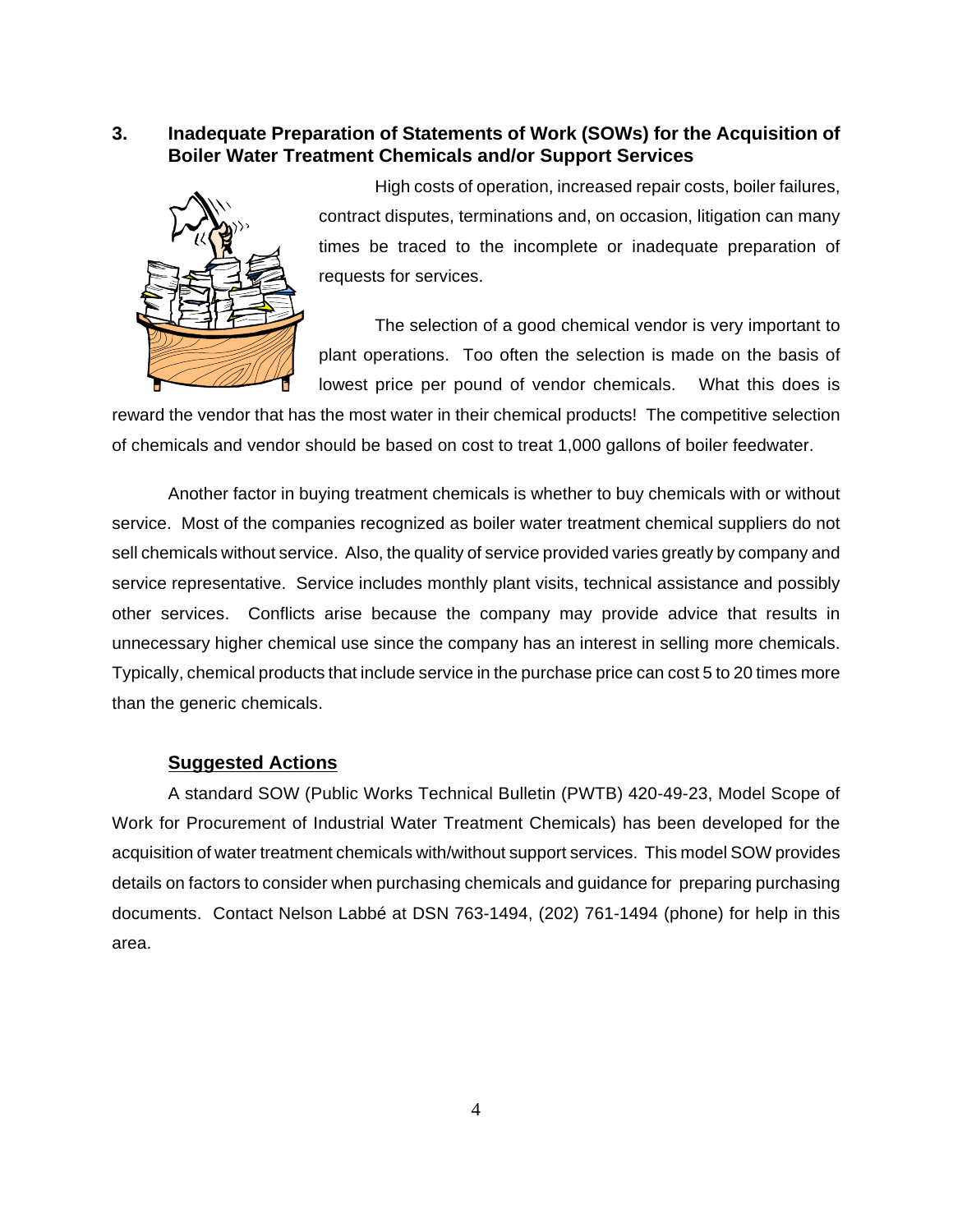#### **4. Lack of Effective Safety Programs**

Over 7,500 incidents of employee injuries have occurred over the last three years in boiler installations. Common safety problems include simply the lack of a formal safety program, not maintaining the program through regularly scheduled safety meetings, not providing back-up for single-shift operators, and lack of safety facilities such as eye wash basins or shower stalls. Last but not least



is the lack of clear, printed warnings on chemicals used in boiler water treatment.

# **Suggested Actions**

Assign a Safety Coordinator for each facility. Schedule regular safety meetings. Document ANY safety violations. Conduct regular inspections and training in the safe use of chemicals and equipment. Develop a standing list of protective clothing and gear for each work location.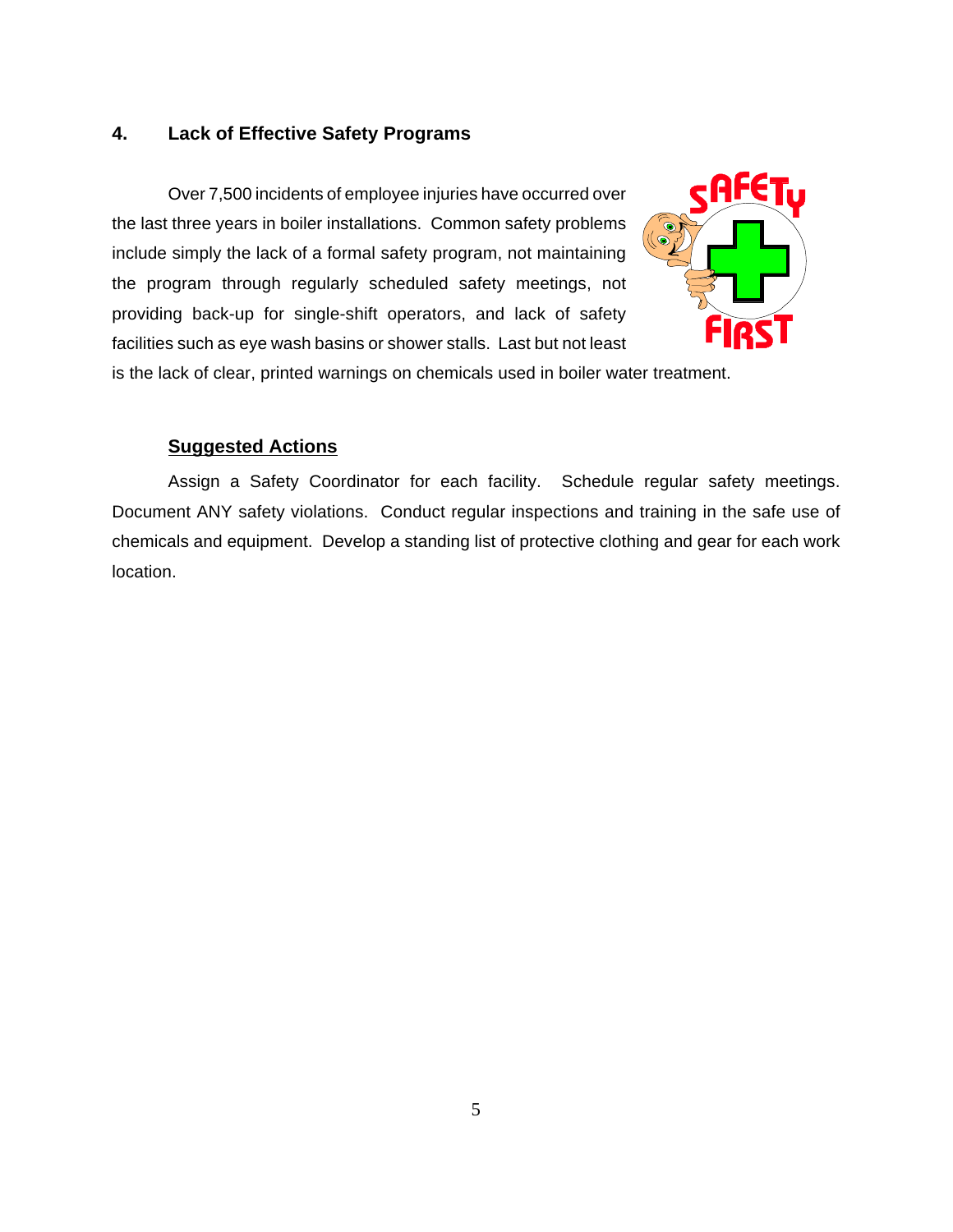# **III. OPERATOR PERFORMANCE**

# **Introduction**

The successful operation of boilers requires accurate analysis of the water that is used, proper treatment to remove corrosive minerals and gases, and careful attention to the controls and procedures for the taking of water samples, their testing, and all required inspections.

The key player is the boiler Operator and, of course, assigned Supervisors. A basic knowledge of boiler mechanics and water chemistry is an absolute requirement – whether through formal training or On the Job Training (OJT). Following are examples of operating problems that occur and are often mis-diagnosed – with suggested actions for the correct solution.

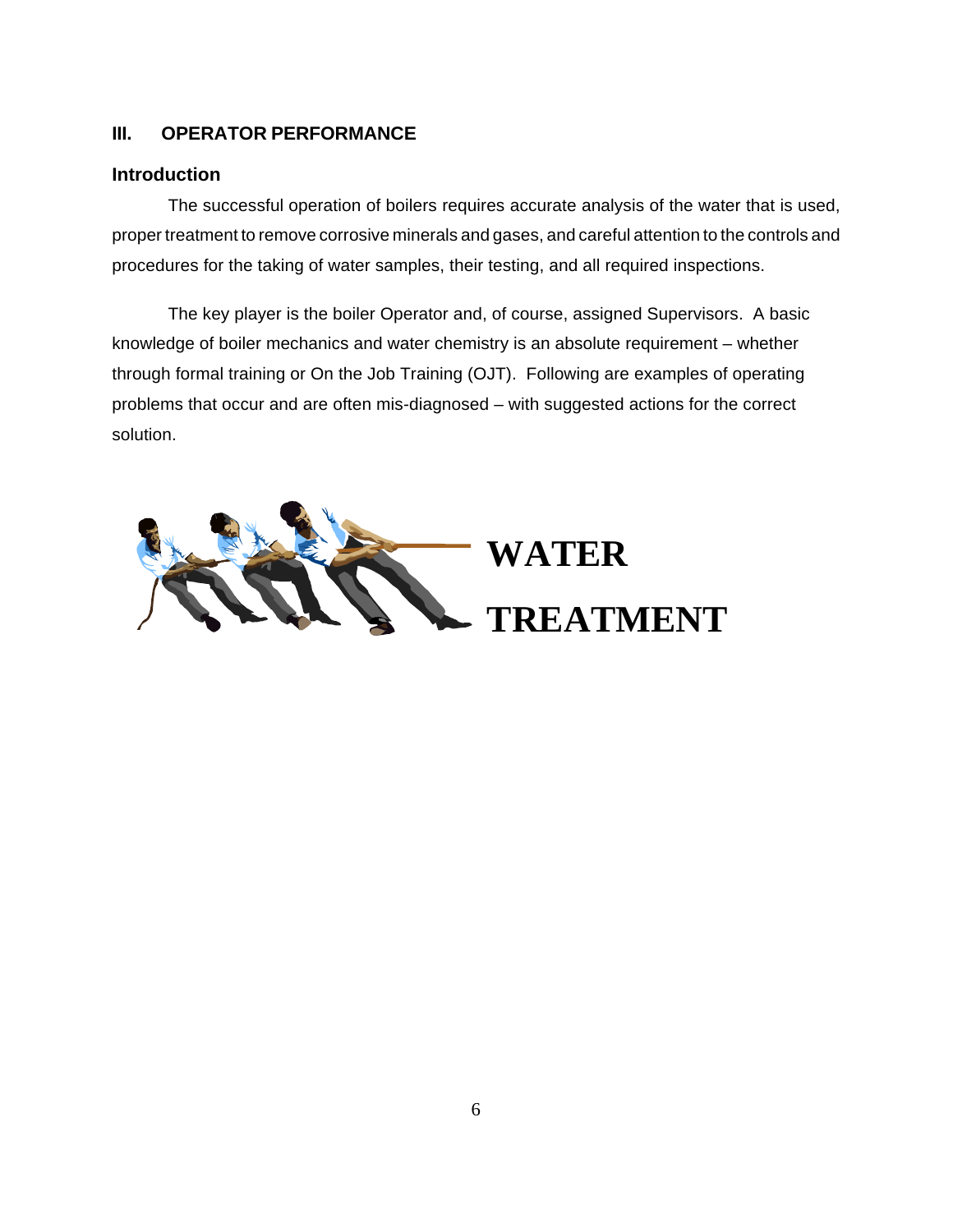#### **Lessons Learned**

#### **1. Inadequate Control of Oxygen Is a Major Source of Boiler Corrosion**

A common maintenance problem for Army boiler water treatment is a lack of control of corrosion due to oxygen. Mistakes are made in the mechanical removal of dissolved oxygen or the chemical scavenging of oxygen or both. This results in corrosion pitting attack by oxygen on boiler water tubes and feedwater lines which calls for expensive replacement of failed metal and downtime for the boiler.

#### **Suggested Actions**

A. Improper Mechanical Removal of Oxygen from Feedwater

Mechanical removal of oxygen is accomplished with a deaerator (DA). The DA works by heating the water to a boil at which point the solubility of dissolved oxygen and other dissolved gasses are at their lowest level. The undissolved gasses are vented to the atmosphere and the deaerated water is used in boiler feedwater. The little remaining dissolved oxygen should be no more than the parts per billion range (ppb) which is scavenged by chemical treatment.

Proper DA operation requires a vessel pressure of 3-4 psi above atmospheric and a water temperature measured at the storage section of  $8^{\circ}F$  above the boiling point for water at the installation's altitude. There should be a visible 18-24" steam plume coming from the DA's vent. This contains the unwanted oxygen and other gasses. Three things to check once per shift is 1.) operating pressure, 2.) temperature of water in the storage section, and 3.) an 18- 24" steam plume at the DA vent. Oxygen should then be in the 7 to 20 ppb range depending on the type of DA.

B. Chemical Scavenging of Dissolved Oxygen

The deaerator removes most but not all of the dissolved oxygen. The remainder must be reacted with oxygen scavengers such as sodium sulfite. Sodium sulfite is the most common oxygen scavenger.

A common mistake is to overexpose sulfite to air so that it is already consumed before it is applied. This can result from excessive mechanical mixing of sulfite in the mix/feed vessel. A mix/feed vessel should also include a floating lid to minimize it's exposure to air.

Sulfite and other oxygen scavengers should be fed into the storage section of the DA upstream from the boiler. This allows for it react with oxygen *before* the oxygen gets into the boiler and it also helps to protect feedwater lines.

Sulfite should be fed continuously as a function of feedwater flow as opposed to slug dosages. This allows for a proper residual in the operating boiler at all times and avoids conditions of overtreatment and undertreatment swings.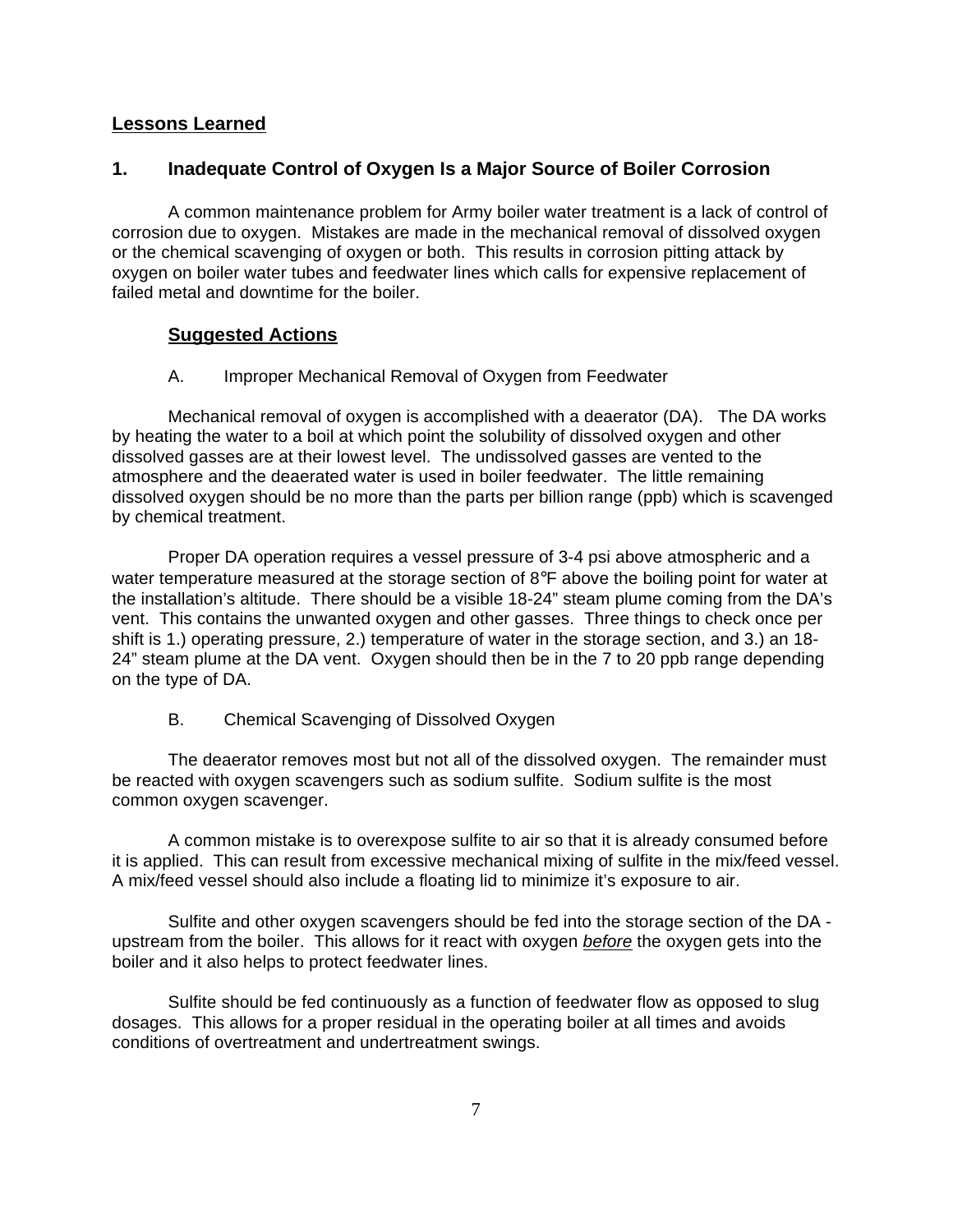# **2. Inadequate Treatment of Carbon Dioxide Is a Major Cause of Condensate Piping Corrosion And Boiler Deposits**

Carbon dioxide comes from the decomposition of the carbonate and bicarbonate alkalinity that is naturally present in the makeup water. The decomposition occurs in the boiler and the carbon dioxide that is formed is volatile enough to escape with the steam and later condense in the condensate system forming carbonic acid which is acidic and corrosive.

The presence of carbon dioxide can be easily determined by measuring the pH of the condensate. Carbon dioxide lowers the pH. A reading below pH 7.5 indicates corrosive levels of carbon dioxide.

#### **Suggested Actions**

A. Reduce the amount of carbon dioxide produced in the boiler.

One method is to reduce the amount of makeup water used. This is accomplished by maintaining the optimal cycles of concentration through proper blowdown and also by recovering as much condensate as possible since condensate combines with makeup water to form boiler feedwater. Cycles of concentration, often measured with conductivity or total dissolved solids readings, should not exceed the point where scaling or carryover occurs. The amount of condensate returned can be increased by eliminating wasted steam and of course repairing condensate leaks.

Another method to reduce carbon dioxide is to reduce the amount of alkalinity (bicarbonate) in the makeup water. Dealkalizers remove alkalinity from the makeup water which is the precursor of carbon dioxide. This is a form of external treatment.

B. Carbonic acid can be neutralized using neutralizing amine treatments which are used to raise the pH to between 7.5 and 8.5.

The proper amine or blend of amines is dependent upon the length of condensate piping runs to be protected. *Morpholine* for example is more effective for short runs of say 800 feet or less. *Diethylaminoethanol* (DEAE) is more effective for runs of up to 1 mile while *cyclohexylamine* is more effective for runs over 1 mile.

Neutralizing amines should be fed directly into the boiler or into feedwater piping. It should not be fed into the deaerator where it can escape via vent piping. For long and complex condensate systems (over 1 mile with multiple locations for steam demands), "satellite" amine feed stations can augment amines being fed at the boiler plant.

Neutralizing amines should be fed continuously as a function of feedwater flow as opposed to slug dosages. This allows for a proper pH in the condensate system at all times and minimizes overtreatment and undertreatment swings.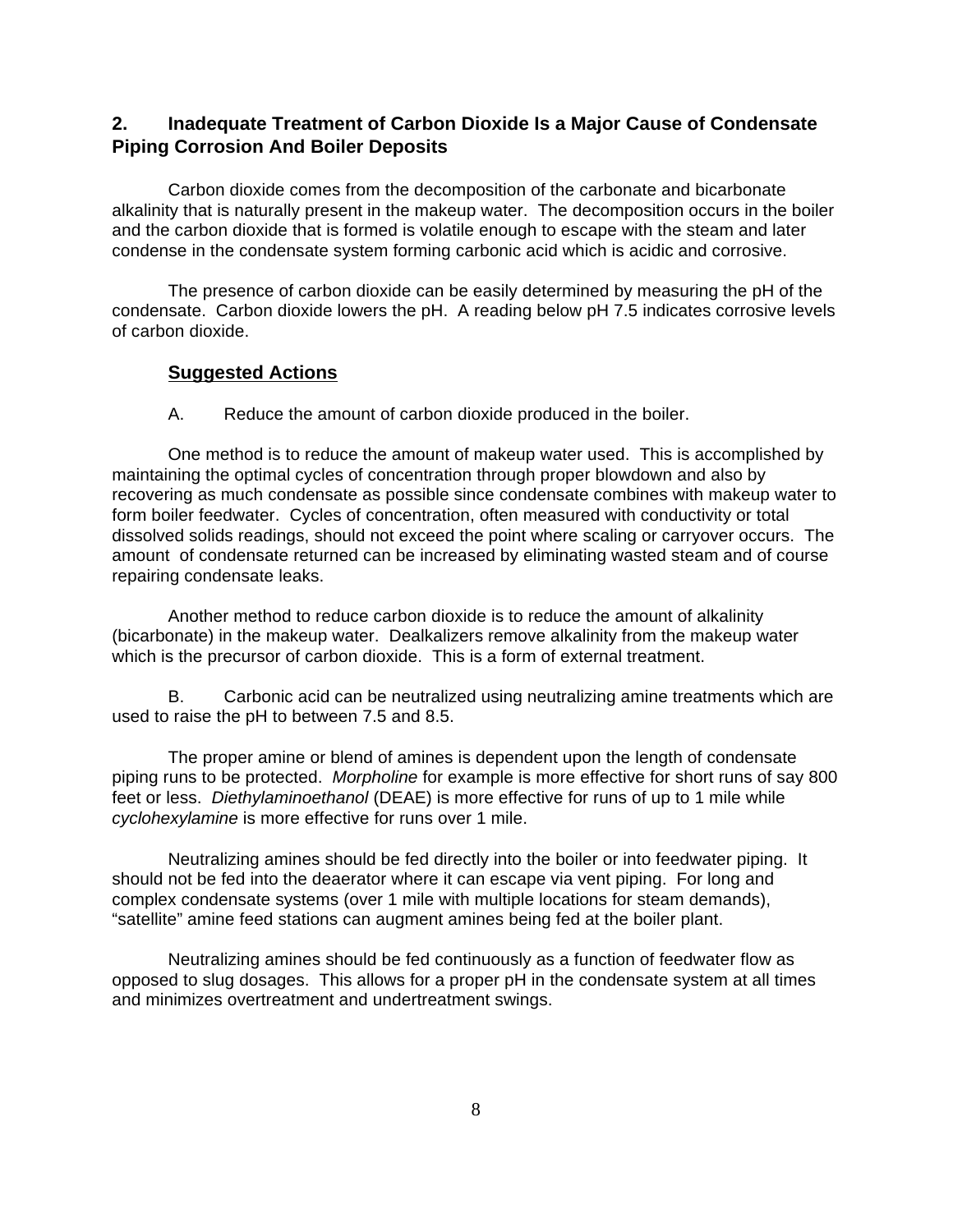#### **3. Inadequate Control of Scale And Sludge Impacts Boiler Performance**

Scale and sludge can result from mistakes made in: 1) the external treatment to remove the unwanted scale forming minerals or 2) the internal chemical treatment or both. This results in scale and/or sludge that reduces boiler efficiency and even tube failures which calls for chemical cleaning to remove scale or expensive replacement of failed boiler tubes.

External treatment (ET) is designed to remove unwanted minerals before they enter the boiler system i.e. sodium zeolite softeners remove calcium and magnesium hardness. Problems develop when ET capacity is exceeded allowing the unwanted minerals to enter the boiler system. The inadequate capacity can result from improper sizing of ET equipment, excessive makeup water usage, and/or inadequate regeneration. Often scale/scale damage is a result of poor monitoring and control of softeners.

The use of improper internal chemical treatment can result in scale and sludge deposits.

# **Suggested Actions**

Determine the efficiency of external treatment by comparing the design versus the realized capacity of ET equipment. The design capacity is information supplied by the manufacturer, but can also simply be calculated based on the size of the equipment for resin volume. The run time on a softener is measured by the amount of water it can soften before regeneration is required. A running log of softener capacity will show a trend of softener efficiency. As the realized capacity drops below design capacity, regeneration needs to be performed more often to prevent excursions of hardness or other unwanted ionic species. When the realized capacity is unsatisfactory, regeneration procedures should be reviewed which can include elution studies. Resins may need replacement or replenishment.

Army Technical Manual (TM) 5-650, Central Boiler Plants and Public Works Technical Bulletin (PWTB) 420-49-05 Industrial Water Treatment Procedures define phosphate and dispersants (polymers or tannin) as the accepted treatment for deposit control. Phosphate comes as orthophosphate or various polyphosphates. In the boiler, polyphosphates break down to orthophosphate. Orthophosphate should always be fed directly into the boiler. If fed into equipment and piping upstream from the boiler, it can precipitate in the presence of calcium. Feed polyphosphates and dispersants directly into the boiler through dedicated chemical feed piping or inject into feedwater piping.

Feed phosphate and dispersant treatments continuously as a function of feedwater as opposed to slug dosages. This allows for a proper residual in the operating boiler at all times and minimizes overtreatment and undertreatment swings.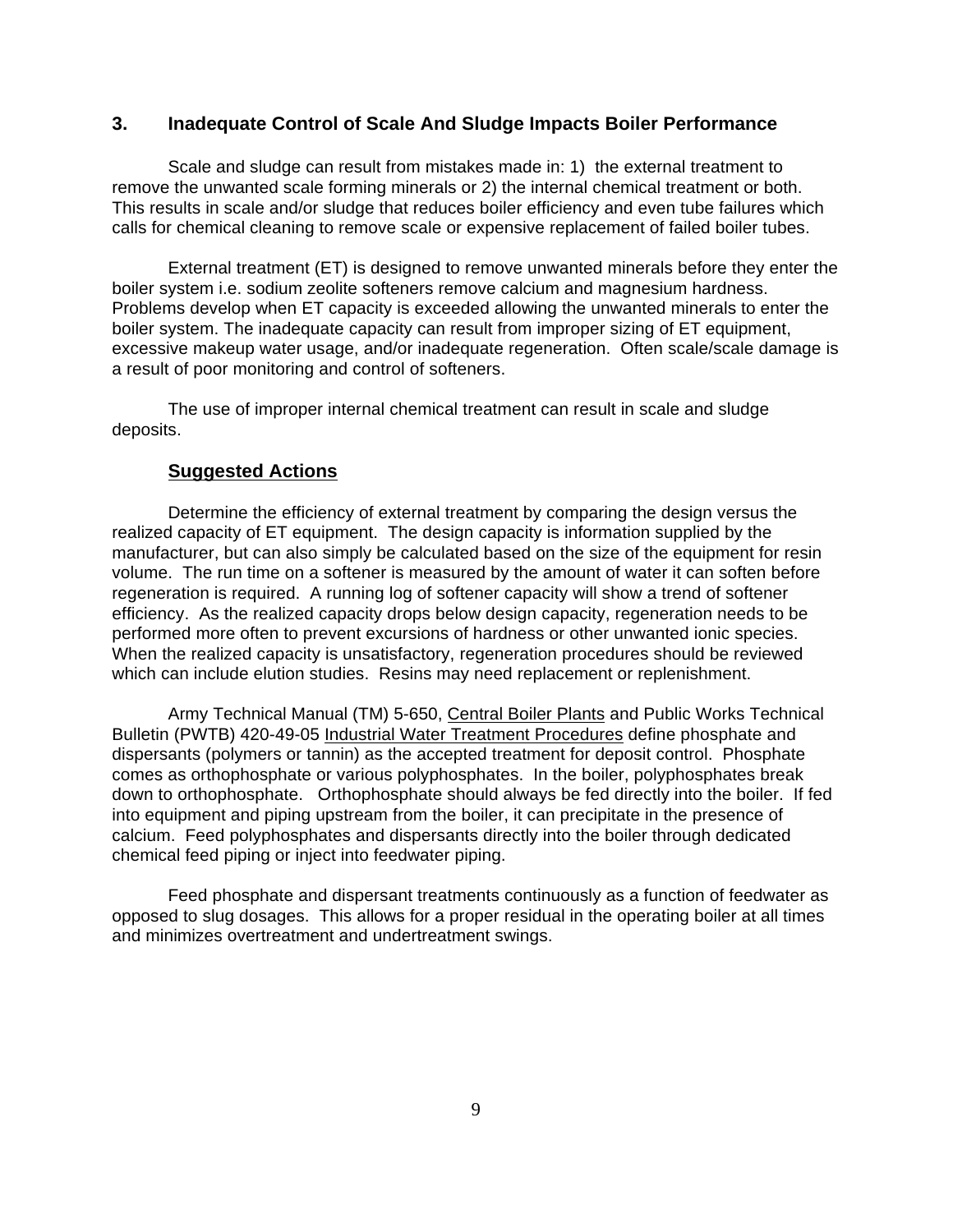# **4. Improper Blowdown Is a Major Cause for Scale Formation and Wasted Energy**

Scale and sludge can result even when chemicals are applied at the desired treatment levels when there is insufficient blowdown. In a number of cases, blowdown has been treated as an unrelated procedure to the chemical treatment program, rather than part of an overall treatment plan. At the same time, excessive blowdown wastes energy, water, and chemical treatment. The most common problem is excessive blowdown.

#### **Suggested Actions**

Use surface blowdown to control total dissolved solids (TDS) wherever practical. This is achieved with a manual throttling valve or an automated microprocessor blowdown controller. It is better to control blowdown continuously or in small frequent increments rather than infrequent long increments. This avoids wide swings in the TDS level as well as chemical levels.



**TDS CONTROL**

Series 1 depicts continuous or frequent small incremental blowdown. Series 2 depicts manual, infrequent large incremental blowdown Control Range: 3,500 - 5,000 ppm TDS for this example. Above 5,000 ppm risks scaling and carryover. Below 3,500 ppm is wasteful of energy, water, and chemical treatment.

Use bottom blowdown to remove sludge. It is not used to control TDS unless it is the only blowdown option available. The frequency of bottom blowdown depends on feedwater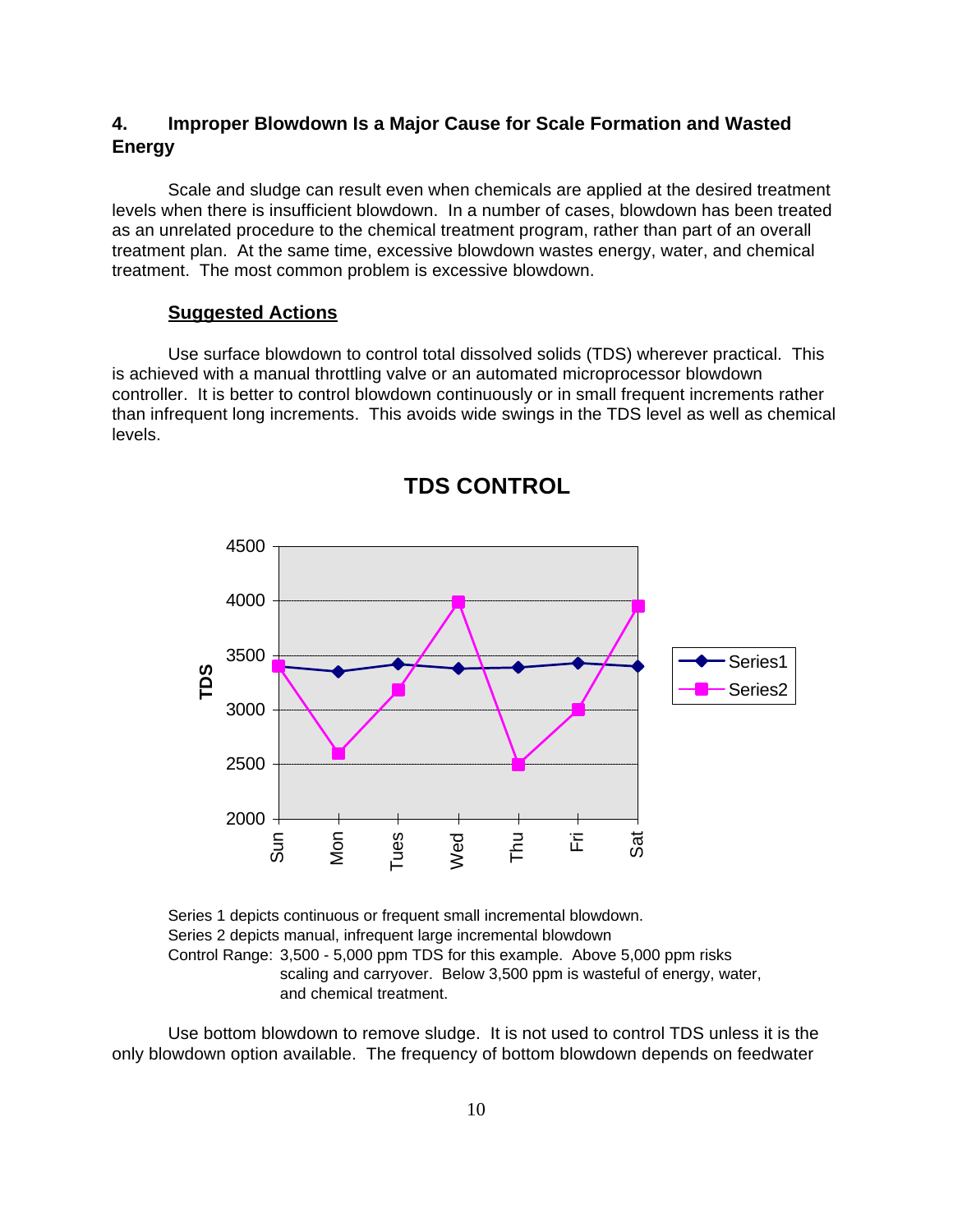quality and the type of treatment program being followed. Boiler load also impacts blowdown requirements. The heavier the load, the more frequent bottom blowdown is required.

Excessive blowdown is a common problem with Army boiler operations. The general attitude is that blowdown will avoid trouble. However, the cost in wasted energy, water, and chemicals along with the possible replacement of boiler elements can be significant. Proper blowdown is achieved when adjustments are made to match boiler load changes, while maintaining the specific control ranges for TDS, alkalinity, and/or silica.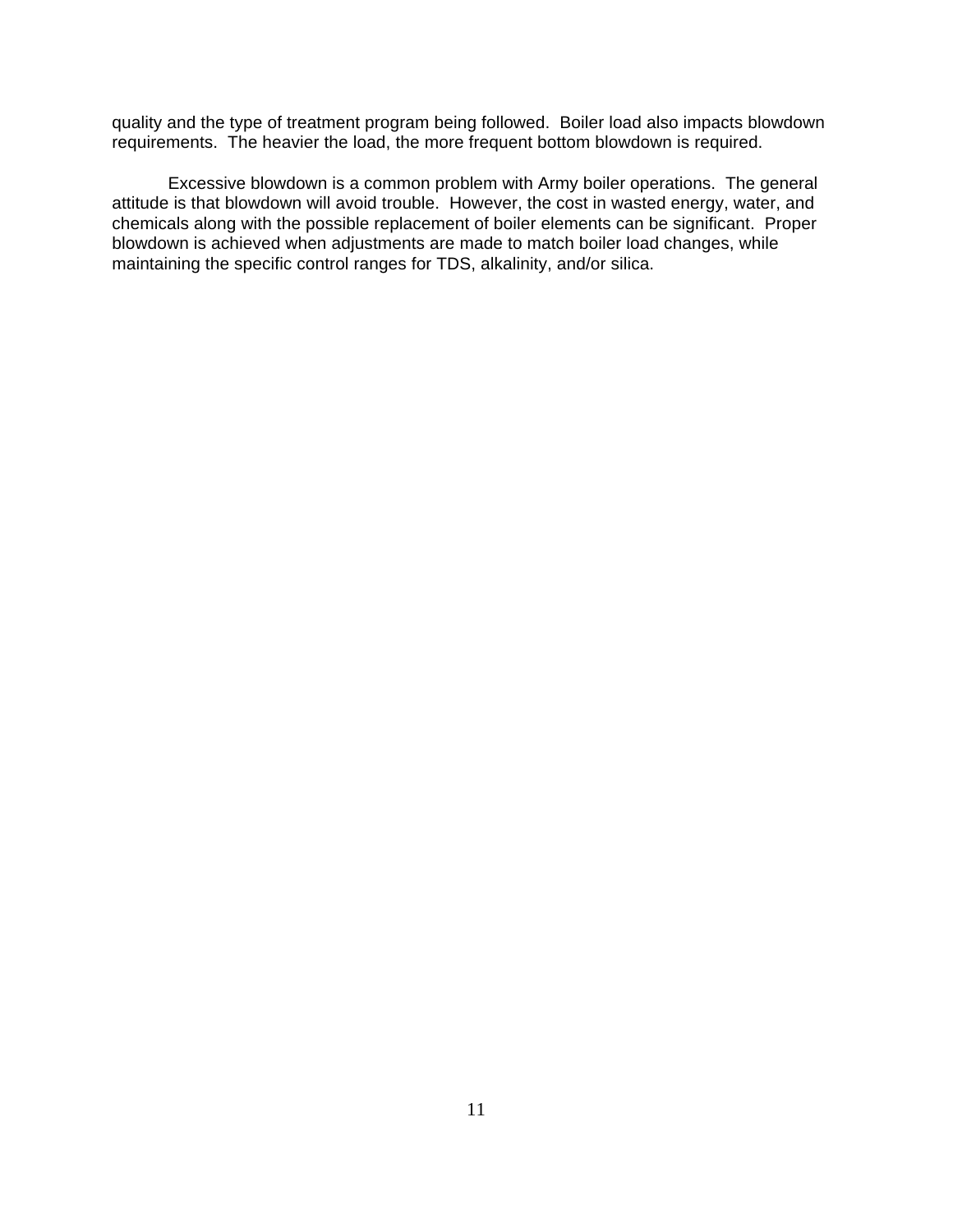# **5. Inadequate Sampling And Testing Procedures Result in Improper Chemical Treatment**



We have come a long way from the old days!!!

Inaccurate gathering and analysis of water samples can result in losing control of the treatment program. This can lead to a higher cost of chemical treatment, misapplication of treatment, reduced efficiency, and even boiler failure.

Chemical test results are only as accurate as the sample collected. Therefore the sample collected must be truly representative of the system conditions. A poor sample will yield results that call for unwarranted or insufficient adjustments to the program.

#### **Suggested Actions**

Specific rules apply to good sampling and test procedures:

#### **Sample Point**

Boiler samples should be collected at the continuous surface blowdown line using a sample cooler for operator safety and to prevent flashing (water converting to steam). If there is no continuous blowdown line then a sample can be collected from the water column beneath the sight glass which again should be cooled.

#### **Sampling Technique**

Sample lines should be flushed thoroughly to minimize contaminants from stagnant water in the lines. Sample containers should be clean prior to taking a sample. Containers should be dedicated for sample type i.e. boiler, feedwater, condensate etc. Heavy duty, high temperature, polypropylene, wide mouth bottles are recommended over glass

Tests for trace metals like iron and copper require special preparation. The sample needs to be preserved with acid to bring the pH down to 2.0 or less. This is necessary to prevent the trace amount of metal from being absorbed into the walls of the container.

#### **Interval Between Sample Collection and Analysis**

For some constituents in boiler water it is critical that the interval between sample collection and analysis be as short as possible. Long intervals may allow some chemicals to continue reacting so that smaller than actual amounts will be found. An example of this is sulfite which continues to react with oxygen from the atmosphere over time. Different constituents in boiler water have different degrees of stability. Some must be tested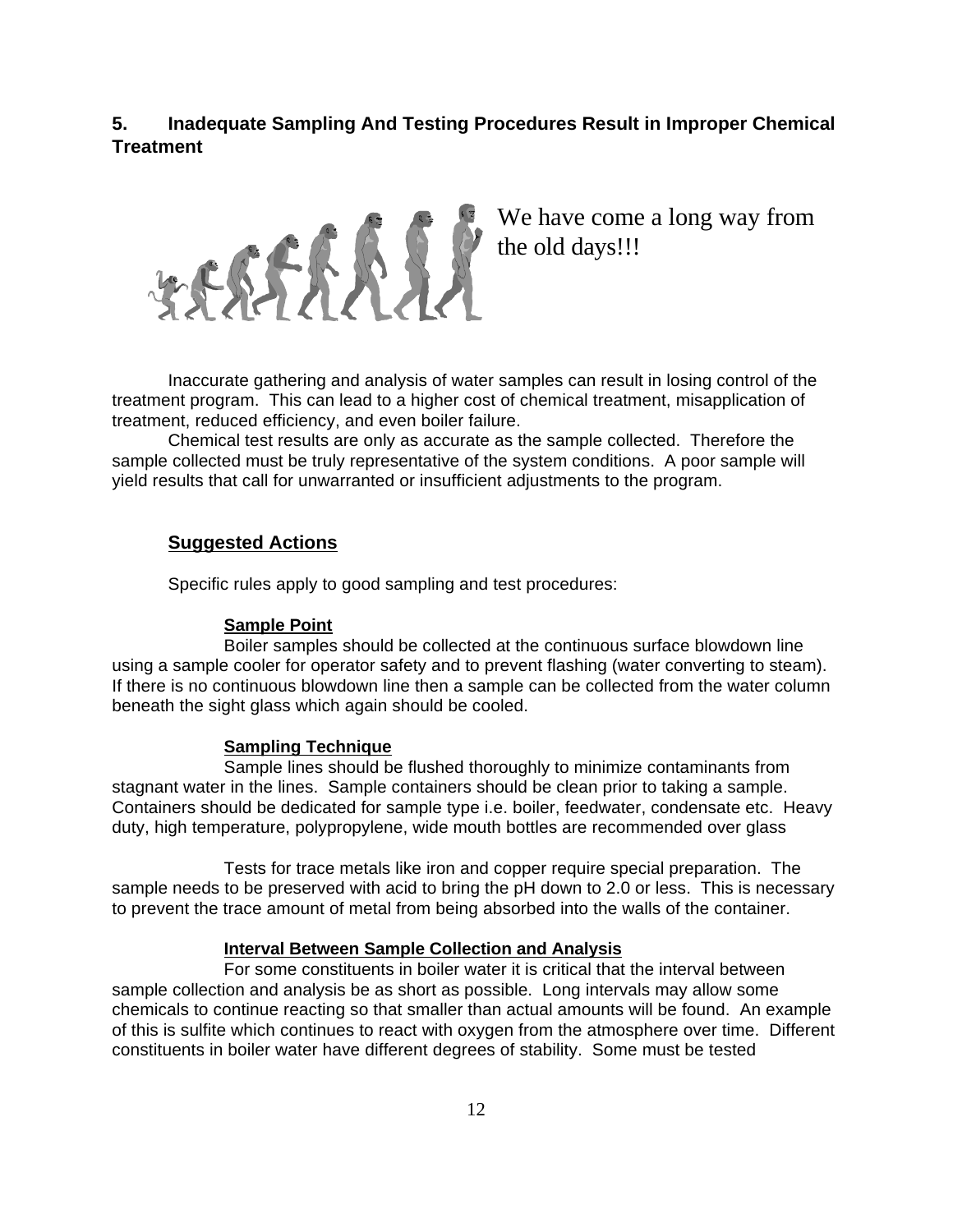immediately after removal: sulfite, hydroxide, and pH. Others can last indefinitely when properly contained. The order of testing should be as follows: 1.) sulfite, 2.) causticity and pH, and 3.) all others.

#### **General Laboratory Technique**

Laboratory glassware and testing vials should be clean when starting to run tests. Rinse glassware and test equipment thoroughly between different tests and different samples to avoid cross contamination. This is particularly important when measuring conductivity of condensate samples which are relatively pure compared to boiler water samples.

#### **Problematic Testing**

The problems that often rise in boiler water testing is the lack of consistency in following correct procedures and /or interpreting results. The following are some examples:

#### **Phosphate Testing**

The first step for determining a free phosphate residual is to filter the boiler water sample with 0.45 micron filter to remove phosphate that has reacted with calcium. An excess of a polymer can cause some of the reacted phosphate to pass through this filter yielding an erroneously high result so it is important to keep polymer dosage within control limits which may need to be verified by a lab. The free phosphate is measured by comparing the resulting blue color in the prepared test sample with a comparator block - a series of various shades of blue color standards. Color can be judged visually or with a spectrophotometer. Tannin or rust can interfere with the visual determination in which the case the sample can be decolorized using a special grade of a decolorizing filter.

## **Conductivity and Total Dissolved Solids Testing of Steam Boiler Water Samples**

Blowdown is generally controlled as a function of total dissolved solids (TDS) which is calculated from neutralized conductivity measurements. Excessive blowdown causes TDS to be too low resulting in waste of energy, water, and chemical treatment. Insufficient blowdown results in excessive TDS and risks the deposition of scale on boiler tubes and carryover of boiler water into the steam.

The first step in obtaining an accurate reading is to have a conductivity meter that is properly calibrated for the range that is being tested. One would not want to use a 300 micromhos calibration standard for a reading that is expected to be measured in the thousands micromhos range or vice versa. Some conductivity meters have "built in" calibration, but these must always be verified against an external standard. Comparing one calibration standard against another independently prepared standard, gives some idea if the standards are in agreement and therefore correctly prepared.

The next step in measuring boiler water conductivity is to properly neutralize the sample using an organic acid like gallic acid. This neutralizes the contribution of hydroxide ions which we do not wish to include in the estimate of TDS. The sample's conductivity is also affected by temperature so all readings should be done on samples that have cooled to room temperature for consistency.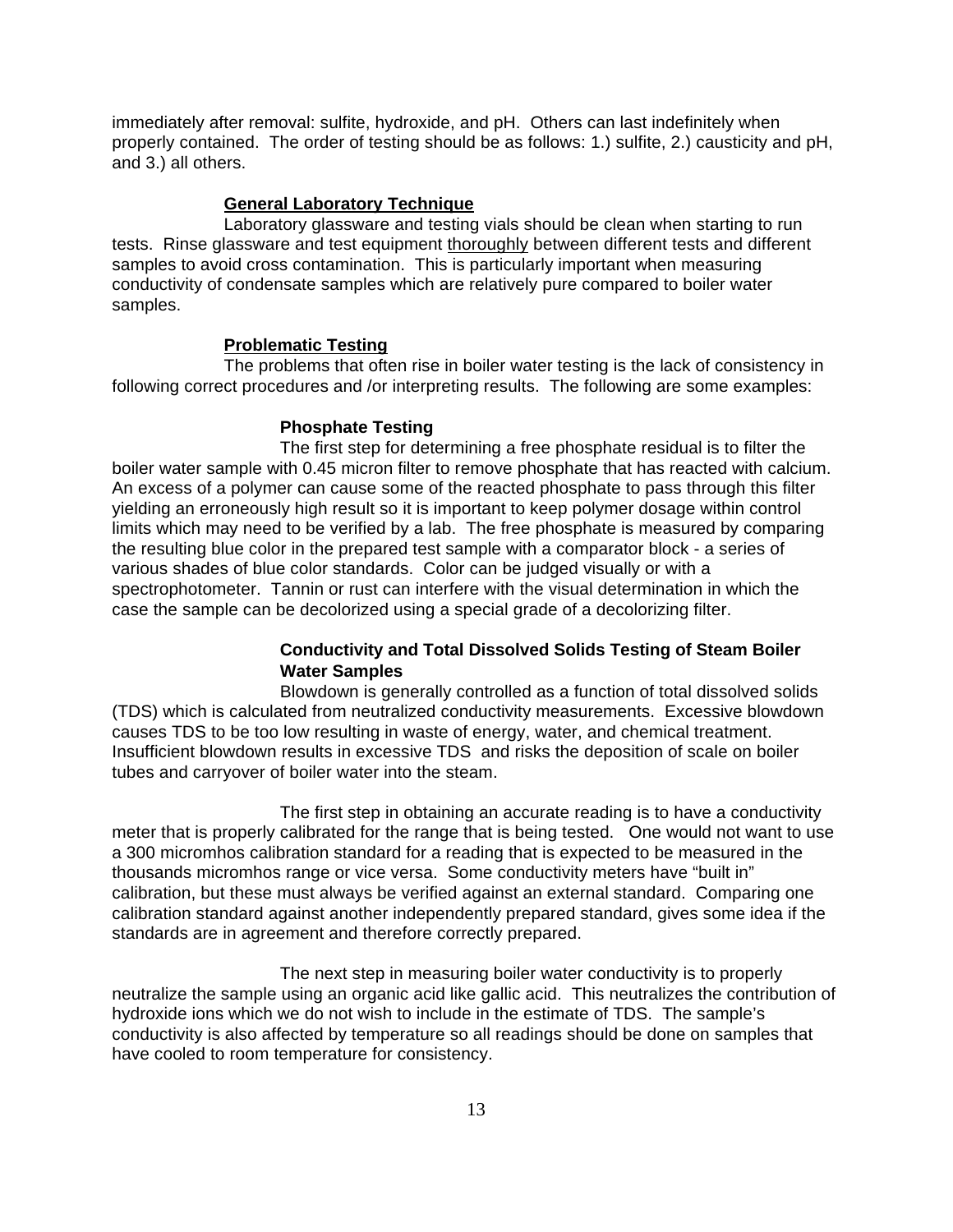Finally the neutralized conductivity measurement is used to calculate boiler water TDS. Neutralized conductivity times the factor 0.7 = ppm TDS. The factor changes slightly if tannin is used as a dispersant as shown below:

| <b>Tannin Number</b> | Factor |
|----------------------|--------|
|                      | 0. Z   |
|                      | 0.8    |
| $2 - 3$              | 0.9    |
|                      | 1 D    |

# **Polymer/Phosphonate/Chelant Testing**

Many boiler water treatment programs are getting away from phosphate and moving toward all polymer, phosphonate, and/or chelant programs. Specific test procedures are available to test for these, however it is recommended to send samples to an outside lab for analysis to verify results obtained at the plant.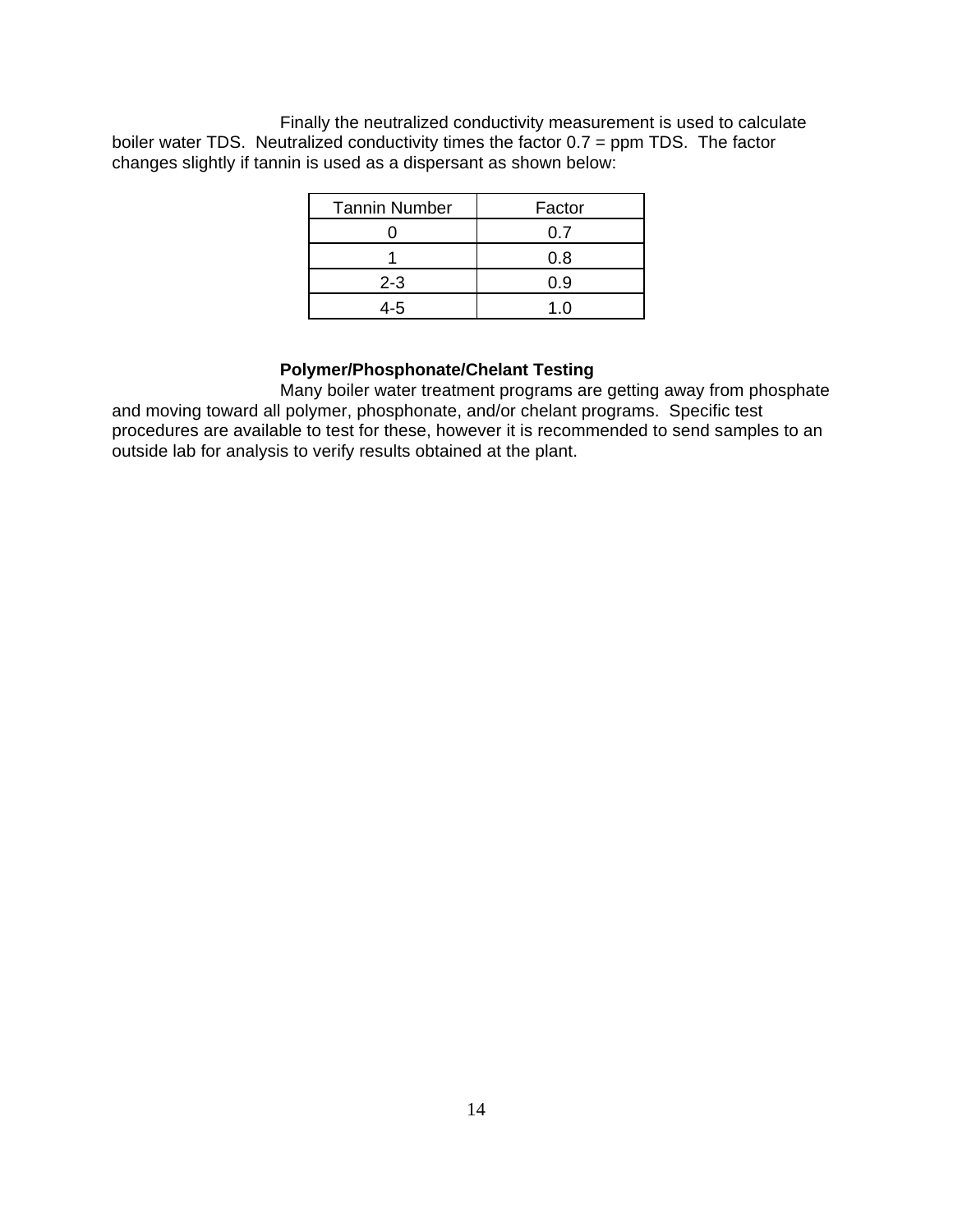#### **6. Poor Records Cause Ineffective Boiler Operations**

Well documented logs of water testing results are necessary to indicate the current status and trends of chemical treatment and general boiler operations. Records are particularly valuable for preventing boiler failures or determining the cause of failures that do occur. Well maintained records can predict the condition of the boiler before inspections are performed.

#### **Suggested Actions**

Maintain log records that are organized and easy to read or they are not useable. Many operations use computer generated spreadsheets and databases that they create on their own or use from their water treatment service company. Records worth keeping can include:

| Makeup Water              | water meter readings, hardness, conductivity                                                               |
|---------------------------|------------------------------------------------------------------------------------------------------------|
| <b>Feed Water</b>         | water meter readings, hardness, alkalinity,<br>iron, silica, pH, conductivity                              |
| <b>Boiler Water</b>       | sulfite, phosphate, causticity or pH,<br>alkalinity/causticity, chloride, silica, polymer,<br>conductivity |
| Condensate                | pH, conductivity, iron, hardness                                                                           |
| <b>Chemical Treatment</b> | dosages, chemical pump settings                                                                            |

Records should be reviewed by supervisory personnel to see if that all parameters are within specified control limits. If they are consistently out of the control range, then corrective action is required.

Test results should be periodically verified by an independent testing laboratory to make sure that accuracy is being achieved.

# **Army Boiler Water Quality Assurance**

The Army has a quality assurance program to provide an independent audit of chemical testing and overall water treatment program effectiveness. Each base is required to submit to the approved laboratory - one boiler and condensate water sample for each high pressure (greater than 100 psi) boiler plant. This is to be done once per month. Samples of condensate and makeup water should also be sent in for analysis to allow for complete system review. Chemical test results are compared for accuracy and control. The contractor then provides comments and recommendations on how best to improve operations.